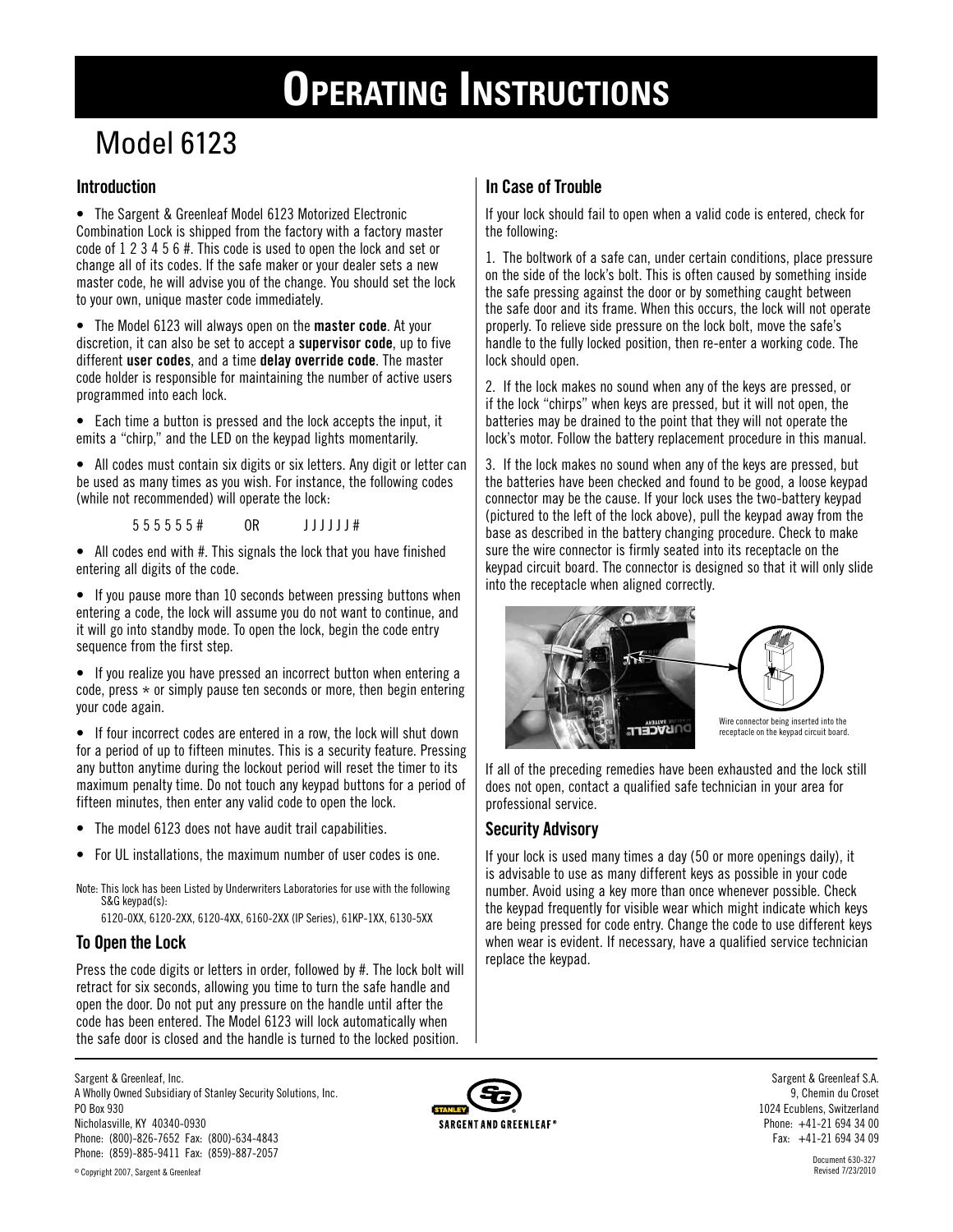#### **Decisions—MRC and TDO**

#### **MRC—Management Reset Code**

Before any buttons are pressed, you need to make some decisions. The first is whether or not your lock is to have a management reset code, also known as the MRC. This code must be programmed into the lock before the master code is changed for the first time. After the master code is changed, the lock can never be programmed with an MRC. Conversely, when an MRC is programmed into a lock, it is always present. It cannot be deleted or changed.

Some 6123 locks have factory installed management reset codes, depending on how they were ordered by the safe maker or dealer. You cannot install a new MRC to replace an existing one.

The management reset code is used to regain control of a lock when its master code is lost. When the MRC is employed, it deletes the supervisor and all user codes present in the lock and changes the master code to the factory default of 1 2 3 4 5 6 #. While this can be a real time and money saving feature if a master code is lost, the presence of a management reset code in a lock could also be viewed as a security weakness under some circumstances. Carefully consider whether or not you want to program an MRC into you lock. If you decide to use this feature, here's what you need to know.

#### **Important: All programming and code changing should be done with the safe door open. Do not close the safe door until all programming and/or code changes are completed and triple checked to make sure everything is working correctly.**

An MRC consists of seven digits, including one .01. or .03. pair that can appear once anywhere in the code, grouped between two periods. When entering the MRC, these two digits are pressed simultaneously. An example of an acceptable management reset code is: 7481.03.5

Before programming the MRC into the lock, enter the master code (123456#) to make sure the lock is functioning correctly on the factory default master code. When the bolt extends:

Press  $* * # 123456#$  ( ) #  $\bigcirc$  ) #  $\bigcirc$ management reset code management reset code

Remember that the .01. or .03. pair of digits in your management reset code must be pressed at the same time. The lock will emit three rapid beeps after the final # is pressed to acknowledge the successful programming of the MRC. If you don't hear those three beeps, the MRC has not been programmed. If you hear a long tone (called a "brap") while trying to program the MRC, either you've made an error in the entry sequence, the lock already has an MRC, or the master code has already been changed. Even if the master code is changed, then set back to 1 2 3 4 5 6 #, the management reset code cannot be set. The procedure for using the management reset code to reset a lock with a lost master code is found later in the manual.

#### **TDO—Time Delay Override**

Note: Time delay override is not available if the lock is used in supervisor/user mode.

If your 6123 will be using a time delay, you may also want to program a time delay override capability. Like the MRC, you've got to make this decision and do the programming before the master code is changed for the first time.

A time delay is used to deter armed robbery. Statistics show that the longer an armed robber has to wait for a safe to open, the less likely he is to initiate the crime. The 6123's time delay feature enforces a waiting time between the entry of the lock code and the opening of the safe.

Often a safe that requires a time delay lock is involved in a cash carrier or armored car pickup process. Excess cash receipts are picked up at various intervals by armored car services. In the interest of security and efficiency, it is important that these couriers do not spend any more time than is absolutely necessary to access the safe, remove the excess valuables, and be on their way. This is where the time delay override code comes into play. It allows one code to override the lock's time delay and open the safe immediately.

Before the lock's master code is changed for the first time, you should determine whether or not you will need a time delay override code or not. If you will need a TDO, you must decide if it will be a **single user** time delay override or a **dual control** time delay override.

If you do not want your 6123 to have time delay override capability, use the following programming sequence to permanently remove it:

 $8$  3  $\star$  1 2 3 4 5 6 # 1 # 1 #  $\Box$ 

The lock will emit three rapid beeps after the final # is pressed to acknowledge that the time delay override capability has been irrevocably removed. If you don't hear those three beeps, or if you hear a long tone (called a "brap") while following this procedure, either you've made an error in the entry sequence, or the master code has already been changed.

A single user time delay override code allows the holder of the code to enter it into the lock and immediately gain access to the safe. He does not have to wait for the time delay, and there are no other actions required.

To program the lock for single user time delay override, use the following procedure:

#### 4 6 \* 1 2 3 4 5 6 # 2 # 2 #

The lock will emit three rapid beeps after the final # is pressed to acknowledge that the single user time delay override capability has been set. If you don't hear those three beeps, or if you hear a long tone (called a "brap") while following this procedure, either you've made an error in the entry sequence, or the master code has already been changed.

A dual control time delay override is somewhat similar, with one restriction placed on it. The override code will only open the safe when it is entered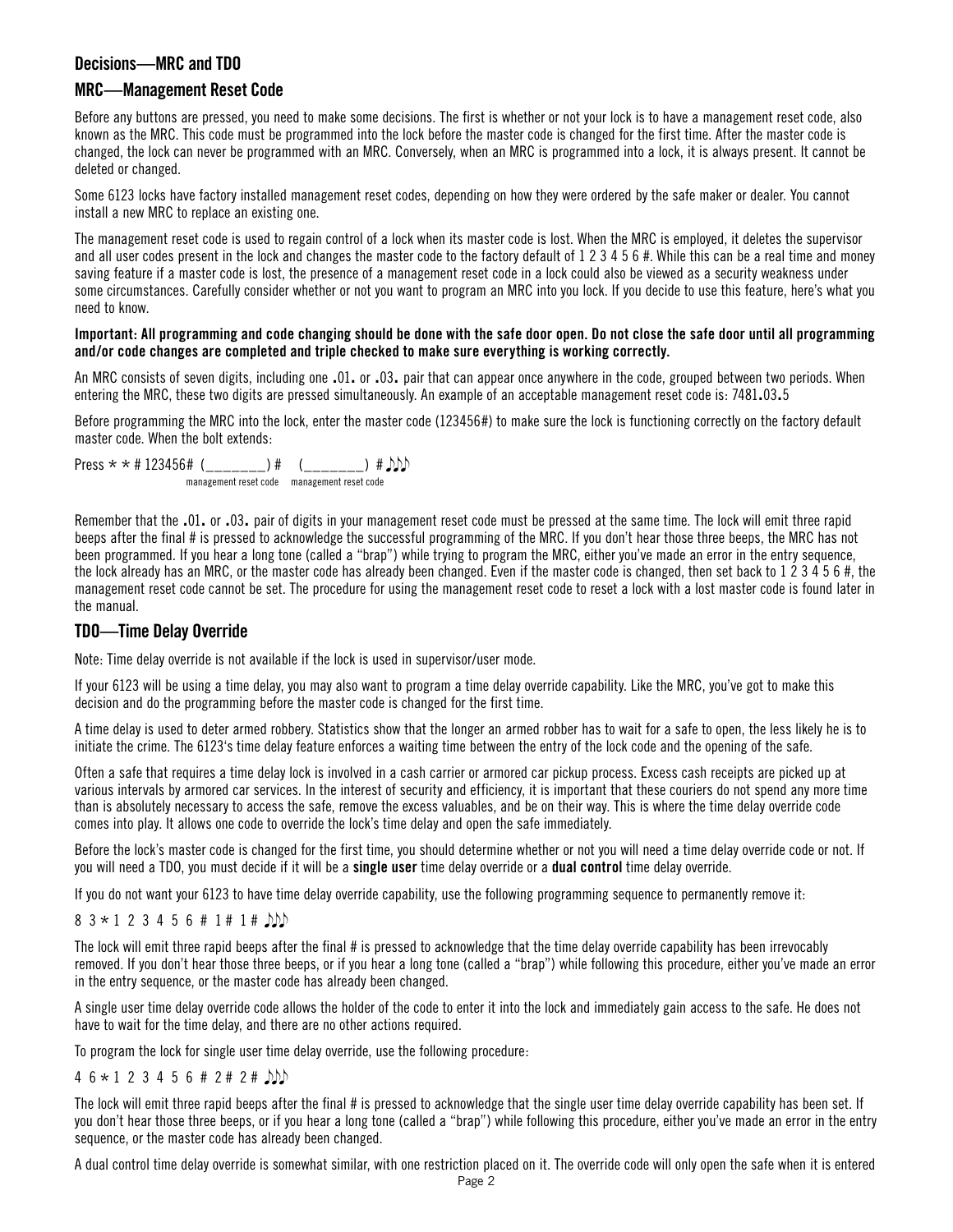within one minute of another code holder entering his or her code to start the time delay. For example, when the armored car shows up at the safe. a store employee would enter the master code, the supervisor code, or any user code to start the lock's time delay. Within one minute, the armored car person would enter his code. The safe would immediately open, rather than enforcing the entire time delay period.

The dual control time delay override is often preferred, because it imposes a supervisory restriction on the only person who has a code that will circumvent the time delay. To set the lock for dual control time delay capability, press:

#### $4\,6\times1\,2\,3\,4\,5\,6\,\#1\,\#1\,\#$   $\Box\Box$

The lock will emit three rapid beeps after the final # is pressed to acknowledge that the dual control time delay override capability has been set. If you don't hear those three beeps, or if you hear a long tone (called a "brap") while following this procedure, either you've made an error in the entry sequence, or the master code has already been changed.

Once you've successfully set a management reset code (if desired) and a time delay override method (or deleted the capability permanently), you can perform any of the lock's other programming functions, including changing the master code. Any programming you do from this point on can be changed.

Either type of time delay override still requires you to select and set the actual six-digit TDO code number that will be used to open the safe. Even if the capability for TDO has been programmed, it is useless until a code is programmed. The code can be set, changed, or deleted at any time by the holder of the lock's master code. It is easiest to set the time delay override code before a time delay period is programmed. To do so, press:

 $\text{Press SG} \times (\_\_\_\_\_\_\_\) \# \text{DDDD} \text{ 9 } \star (\_\_\_\_\_\_ \) \# \text{DD} \text{ 0 code } (\_74) \text{ existing master code}$ 

If a time delay period is already programmed into the lock, the time delay override code can only be set, changed, or deleted during the opening window, which is explained later in the manual.

#### **Access Methods—modes of operation**

#### **Single User Mode**

One person with a single, valid, six-digit code can open the lock. Lock features can include time delay and time delay override code, if desired. The holder of the master code can perform all programming functions. The holder of the supervisor code (if it's set) can set, change, and delete user codes. He can also change and delete his own code. User code holders can change their own codes. Your lock left S&G's factory in single user mode (the default mode). If it's in another mode and you want to change it to single user mode, follow this programming sequence:

 $3$  2  $*$  (\_\_\_\_\_\_) #  $MDMD 0$  #  $DD 0$  #  $DD$ existing master code

#### **Dual Control Mode**

This is also referred to as dual user mode. It requires two different valid lock codes to be entered within one minute of each other for the lock to open. The idea is that no one person has the ability to open the safe alone. Lock features can include time delay and time delay override code, if desired. The holder of the master code can perform all programming functions. The holder of the supervisor code cannot perform any programming or code changes. He cannot even change or delete his own code. User code holders can change their own codes. You should also be aware that a single user time delay override code can open the lock immediately without entry of a second code. The dual control time delay override will require another code to start the time delay before it can be used to open the safe. A time delay period of at least one minute must be programmed into the lock for a time delay override code of either variety to work. It cannot open a lock that is not using the time delay feature.

If your lock is in another mode and you want to change it to dual control mode, follow this programming sequence:

 $3$  2  $*$  ( \_\_\_\_\_\_) #  $MDD + 1$  #  $MD - 1$  #  $MD$ existing master code

#### **Supervisor/User Mode**

This is sometimes referred to as supervisor/subordinate mode. In this mode, the master code and the supervisor code cannot open the lock. Instead, they are used to enable and disable the lock for opening by the user codes. When either the master code or the supervisor code (if set) is entered, the lock will emit four short beeps or two long beeps. If it gives the four short beeps, any user code can subsequently be used to open the lock. The next time the master code or supervisor code is entered, the lock will emit the two long beeps. Now the user codes cannot open the lock. When the lock is disabled and a user code is entered, it does not open, but emits two long beeps instead. The master code and supervisor code are effectively used to toggle the lock back and forth between usable and non-usable states. Lock features can include time delay, but the time delay override is not available in this mode. The holder of the master code can perform all programming functions. The holder of the supervisor code (if it's set) can set, change, and delete user codes. He can also change and delete his own code. User code holders can change their own codes and open the lock when it is enabled by the master code or supervisor code.

To place your 6123 lock in supervisor/user mode, press:

 $3$  2  $*$  (\_\_\_\_\_\_\_) #  $DDD 2$  #  $DD 2$  #  $DD$ existing master code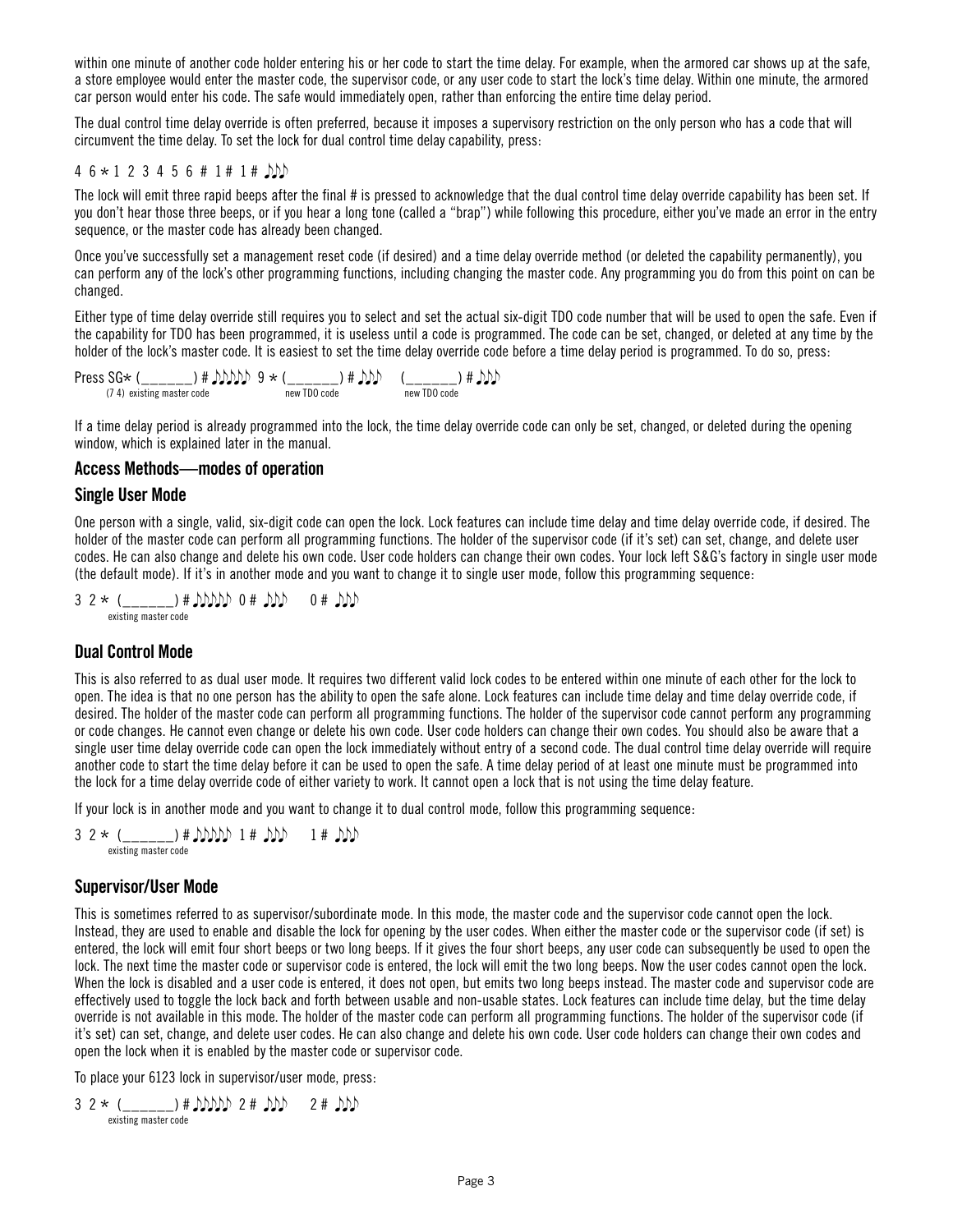# **Setting / Changing / Deleting Codes**

#### **The Master Code**

As mentioned previously, the master code can perform all programming functions for the 6123 lock. The master code can be changed, but the lock will not allow you to delete it. The factory default master code is 1 2 3 4 5 6 #. We strongly suggest you change it to a six-digit code of your own choosing before storing anything of value in your safe. Only the holder of the master code can change the master code. The sequence is:

$$
\begin{array}{ccc}\n\text{Press SG} \times \text{ (}\_\_\_\_\_\_\_\_\_\_\_\_\_\_\_\_\_\_\_ \)\# \text{ only 1} \times \text{ (}\_\_\_\_\_\_\_\_\_\_\_ \)\# \text{ only} & (\_\_\_\_\_\_\_\_\_\_\_\_ \)\# \text{ only} \\
\text{new master code} & \text{new master code}\n\end{array}
$$

If the long error tone (brap) sounds at any time during the master code changing procedure, you have made an error. The old master code is retained.

# **The Supervisor Code**

The supervisor code can change and delete itself (once set). It can be set, changed, and deleted by the holder of the master code. The process for using the master code to set or change the supervisor code is:

 $\text{Press SG} \leftarrow (\_\_\_\_\_\_\_\_\_\_\_\_\_\_\_\_\_ \$ \# \text{J} \text{J} \text{J} \text{J} \text{J} \quad 2 \times (\\_\\_\\_\\_\\_\\_\\_\\_\\_\\_\\_\\_\\_\\_ \# \text{J} \text{J} \text{J} \text{J} \quad (\\_\\_\\_\\_\\_\\_\\_\\_\\_\\_ \) \# \text{J} \text{J} \text{J} \text{J} \quad \\_ \text{new supervisor code}

If the long error tone (brap) sounds at any time during the supervisor code changing procedure, you have made an error. The old supervisor code is retained.

To delete the supervisor code, the master code holder enters:

Press SG\*  $($ <sub>\_\_\_\_\_\_</sub>) #  $MDMD 2 * #$   $MD #$   $MD$ master code

If the long error tone (brap) sounds at any time during the supervisor code deletion procedure, you have made an error. The old supervisor code is retained.

Here is the sequence the supervisor code holder uses to change his own six-digit code:

Press  $SG*$  (\_\_\_\_\_\_\_) #  $MDD$  2  $*$  (\_\_\_\_\_\_) #  $DD$  (\_\_\_\_\_\_) #  $DD$  (24) old supervisor code new supervisor code new supervisor code

If the long error tone (brap) sounds at any time during the supervisor code changing procedure, you have made an error. The old supervisor code is retained.

The supervisor code holder can delete his code completely from the lock, except when it is in dual control mode. This is the procedure he would use:

```
Press SG* (_______) # MDMD \geq * # MD # MD(7 4) supervisor code
```
If the long error tone (brap) sounds at any time during the supervisor code deletion procedure, you have made an error. The old supervisor code is retained.

#### **The User Codes**

Holders of user codes can do two things—open the safe within the restrictions of the lock mode, and change their code numbers. User codes do not exist until set by the holder of the master code or the supervisor code. As we discovered earlier, however, the supervisor code holder cannot set, change, or delete any codes when the lock is in dual control mode.

There are provisions for five different user codes in the 6123. Each one is associated with a storage position number. The first user code is stored in position #3, the second in position #4, the third in position #5, the fourth in position #6, and the fifth user code is stored in position #7. When we program a user code, we have to identify the particular code by its position number. For instance, here's how the holder of the master code or supervisor code (except in dual control mode) sets or changes the user code found in the #3 position.

First code position number

\n
$$
\uparrow
$$
\nPress SG\* (`__________`) # `JohnD3` \* (`__________`) # `ND` (`__________`) # `DD`)\nFirster code or  
subervisor code

\nSubtrivial case of a new user code

If the long error tone (brap) sounds at any time during the user code setting or changing procedure, you have made an error. If a user code already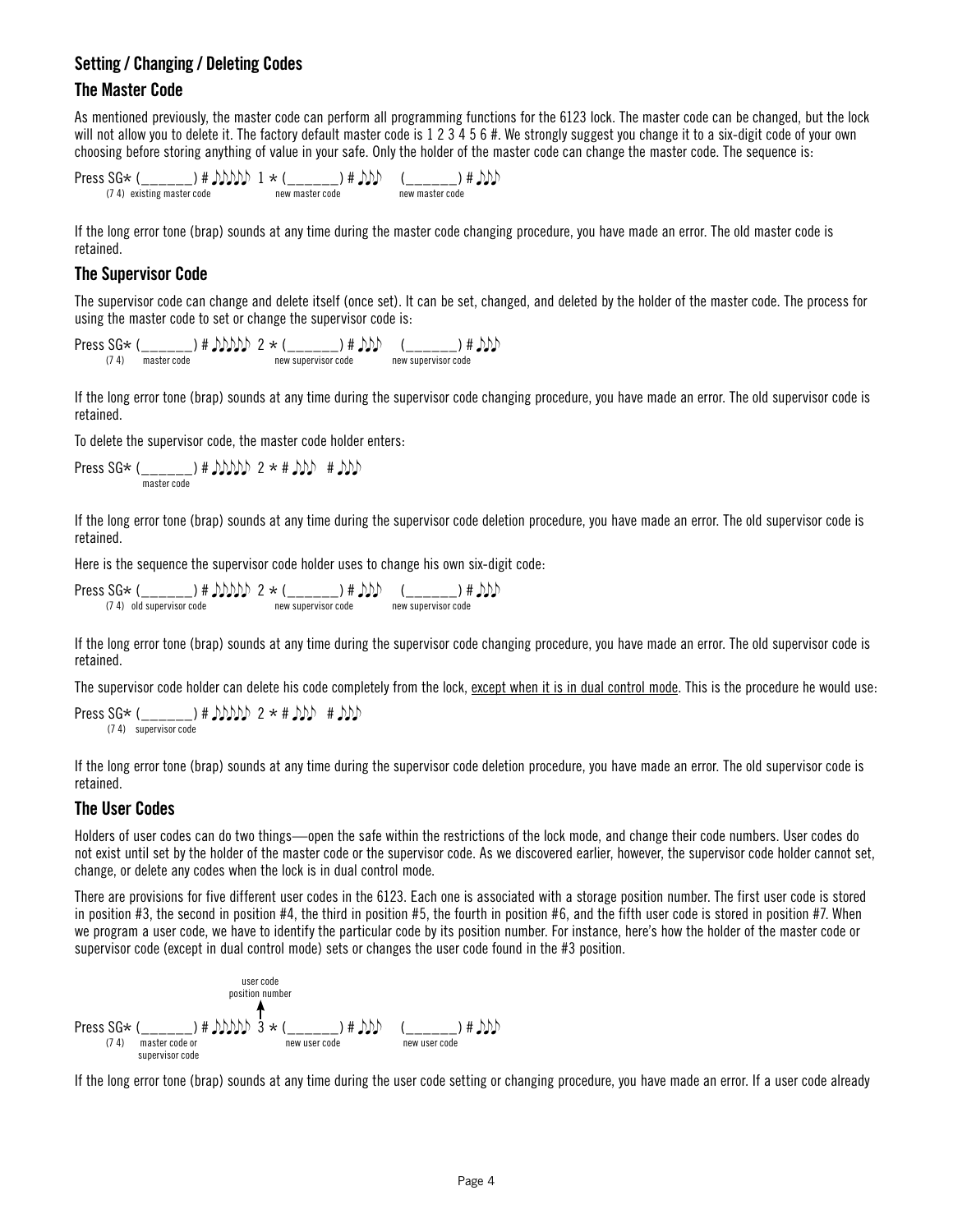existed in this position, it will be retained.

The holder of the master code or supervisor code can delete a user code as follows:

Press SG\* (\_\_\_\_\_\_) # 3 \* # # master code or supervisor code (7 4) user code position number

If the long error tone (brap) sounds at any time during the user code deletion procedure, you have made an error. The user code will be retained.

To set, change, or delete any user code, follow the two previous programming sequences, changing the position number to point to the particular user code you want to affect.

The holder of a user code can change his own six-digit code to a new number. He cannot delete his own code, leaving his user position empty. To make the change:

 $\begin{CD} \mathsf{Press}\ 3\ 3\ \star\ (\_\_\_\_\_\_\_\_\_\)\ \sharp\ \mathsf{DDDD}\ \ (\_\_\_\_\_\_\_\_\_\_\)\ \mathsf{new}\ use\ \mathsf{code}\ \mathsf{new}\ use\ \mathsf{code}\ \mathsf{new}\ use\ \mathsf{node} \end{CD}$ 

Notice that you don't have to put in a position number to identify which user code position you're changing. That's because the lock figures it out from the existing code that you enter.

If the long error tone (brap) sounds at any time during the user code changing procedure, you have made an error. The old user code is retained.

#### **The Time Delay Override Code**

This is a code we learned about earlier in the manual. It circumvents any time delay period programmed into the lock. A time delay period of at least one minute must be used for the time delay override code to be valid. If there is no time delay in the lock, the override code will not work.

Only the holder of the lock's master code can set, change, or delete the time delay override code. To set or change it:

 $\text{Press SG} \times (\underbrace{\quad \quad \quad}_{(74)} \quad \text{master code} \quad # \text{ AND} \quad 9 * (\underbrace{\quad \quad \quad}_{\text{new TDO code}} \text{#} \text{ AND} \quad \text{ @ } (\underbrace{\quad \quad \quad}_{\text{new TDO code}}) \text{#} \text{ AND}$ 

**Important Note:** If a time delay is already present in your 6123 when you want to set, change, or delete a time delay override code, the programming must be done during the time delay opening window. This is the period of time that the lock is normally able to be opened following the countdown of the time delay period. For instance, if your lock is in single user mode, enabled for a time delay override code, and using a twominute time delay, this is how you would program the TDO: Enter any valid operating code for the lock (master, supervisor, or any user code) to start the time delay. The lock will beep once every ten seconds during the two minute time delay period. At the end of two minutes, the lock will beep ten times rapidly to signal the beginning of the opening window period. Instead of entering a valid operating code to open the lock, you initiate the programming sequence to create a time delay override code.

 $\text{Press SG} \leftarrow \left(\begin{array}{c} \text{---} \\ \text{---} \end{array}\right) \# \text{ DMD} \right) \rightarrow \left(\begin{array}{c} \text{---} \\ \text{new TDO code} \end{array}\right) \# \text{ DMD} \quad \left(\begin{array}{c} \text{---} \\ \text{new TDO code} \end{array}\right) \# \text{ DMD}$ 

If you wished to delete an existing time delay override code, the sequence would be:

Press SG\* (\_\_\_\_\_\_) #  $MDDD9$  \* #  $MDP$  #  $DD$ 

If there is no time delay period programmed when you want to set, change, or delete a time delay override code, you obviously don't need to be concerned about performing the programming during the opening window.

#### **Time Delay Features**

#### **Setting / Changing / Deleting the Time Delay Period**

Time delay can be used with any of the 6123's operating modes. It can only be programmed by the holder of the lock's master code, and it can be set for any time between one and ninety-nine minutes, in single minute increments.

To set a time delay when none exists:

 $\text{Press SG} \times (\underbrace{\hspace{2cm}}_{(74)} \underbrace{\hspace{2cm}}_{\text{master code}}) \# \text{ JMD} \text{D} \otimes \times (\underbrace{\hspace{2cm}}_{\text{time delay period in}}) \# \text{DDD} \quad (\underbrace{\hspace{2cm}}_{\text{time delay period in}}) \# \text{JMD}$ minutes (1-99) minutes (1-99)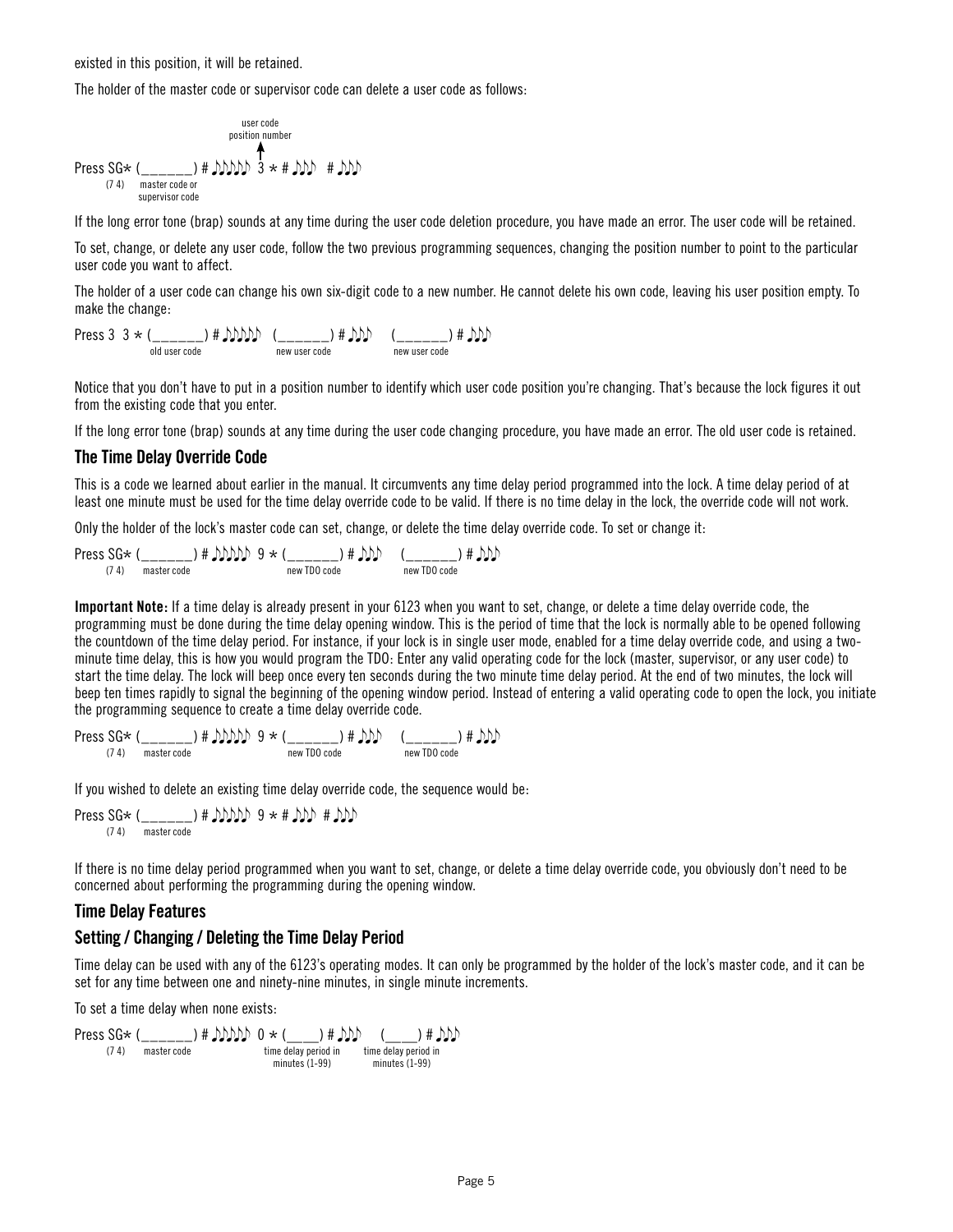Changing or deleting an existing time delay period requires programming to be done during the opening window period. This is the period of time that the lock is normally able to be opened following the countdown of the time delay period. For instance, if your lock is in single user mode and using a two-minute time delay, this is how you would change the length of the time delay. Enter any valid operating code for the lock (master, supervisor, or any user code) to start the time delay. The lock will beep once every ten seconds during the two minute time delay period. At the end of two minutes, the lock will beep ten times rapidly to signal the beginning of the opening window period. Instead of entering a valid operating code to open the lock, you initiate the programming sequence to change the length of the time delay period.

Press SG\* ( $\frac{1}{(74)}$  master code  $\left(\frac{1}{74}\right)$  #  $\frac{1}{2}$  time delay period in ——) # (——) #  $(7 4)$  master code minutes (1-99) time delay period in minutes (1-99)

To delete the time delay altogether, you follow the same programming sequence to set the time delay period to zero.

#### **Using the 6123 with a Time Delay Period**

Time delay can be used with any of the 6123's operating modes. It automatically enforces a waiting period between the time a valid lock code is first entered and when the safe can be opened.

In single user mode, a 6123 with time delay is opened by first entering any valid operating code (master, supervisor, or user) to begin the time delay. At the end of the time delay period, the lock beeps ten times rapidly. Now you have a period of time (the opening window) during which you enter any valid code for the lock. It can be the same code used to start the time delay, or it can be another code. The lock will open.

In dual control mode, a 6123 with time delay is opened by first entering any valid operating code (master, supervisor, or user) to begin the time delay. At the end of the time delay period, the lock beeps ten times rapidly. During the opening window you must enter any two valid operating codes within sixty seconds of each other to open the lock. One of these codes may be the same one used to begin the time delay, but it may be two different codes for the lock.

In supervisor/user mode, only user codes can open the lock, and only when the lock has been enabled by the holder of the master code or supervisor code. Once the lock is enabled, any valid user code is entered to begin the time delay. At the end of the time delay period, the lock beeps ten times rapidly. During the opening window, any valid user code is entered to open the lock. It can be the same user code that initiated the time delay, or it can be any other valid user code for the lock. The time delay override feature does not work when the lock is used in supervisor/user mode. If a TDO code is programmed into the lock when it is placed in supervisor/user mode, the TDO code simply ceases to function.

#### **The Opening Window**

An important part of the time delay feature is the opening window. This is the limited period of time immediately following the time delay period during which a valid code (or codes) can be entered to open the lock. If the opening window is allowed to expire after a time delay has elapsed, the lock cannot be opened without initiating the time delay (by entering a valid lock code) all over again. In other words, if you don't take advantage of the opportunity the opening window provides for you to open the lock, you must start all over again.

The factory default setting for the opening window is two minutes. You can easily change this to expand the window up to nine minutes, in single minute increments. The process is:

Press SG\* (\_\_\_\_\_) #  $MDDD 8 \times (\underline{\hspace{1cm}})$  #  $MD$  (\_\_) #  $DD$  (\_\_) #  $DD$  (\_\_) #  $DD$ ) opening window period in minutes (1-9) opening window period in minutes (1-9)

Only the lock's master code can be used to alter the opening window period. If the lock is using a time delay, the opening window can only be altered during the opening window. If you are programming a lock from scratch and you know you will be changing the opening window value, it's easiest to do it before you program the time delay period.

Whenever a safe is secured with a time delay device, a sign should be posted on the door of the container to indicate the presence of the device. Suggested wording is:

#### **"THIS EQUIPMENT IS PROTECTED AGAINST HOLD UP AND ROBBERY BY TIME DELAY LOCK."**

This information should be clearly posted in every language which is prevalent in the area where the safe is located.

A self-adhesive label is available from Sargent & Greenleaf distributors or your local safe and lock retailer. The S&G part number for the label is 0000-636-152000. This label is available in English only.

#### **Low Battery Condition**

The Model 6120 lock uses two 9-volt alkaline batteries. We recommend Duracell®. If the batteries in your lock need to be replaced, twenty consecutive beeps will be heard after the last number of the code and the # sign have been pressed. The batteries will have to be replaced before the lock can be opened.

Note: A low battery simulator is built into the Model 6120 so you can familiarize yourself with how the lock sounds under a low battery condition. To activate the low battery simulator, depress the  $*$  key for approximately three seconds, until the lock emits three chirps. Immediately enter your code. Each time you press a key, the chirp will sound distinctly different than it does during normal operation. Approximately two seconds after you enter the code and open the lock, the Model 6120 will revert to normal keypad tones.

#### **Battery Replacement Procedure (standard two-battery keypad)**

The Model 6120 will NOT forget your code(s) during battery change. The circuitry is designed to hold this information for extended periods of time even if there are no batteries installed.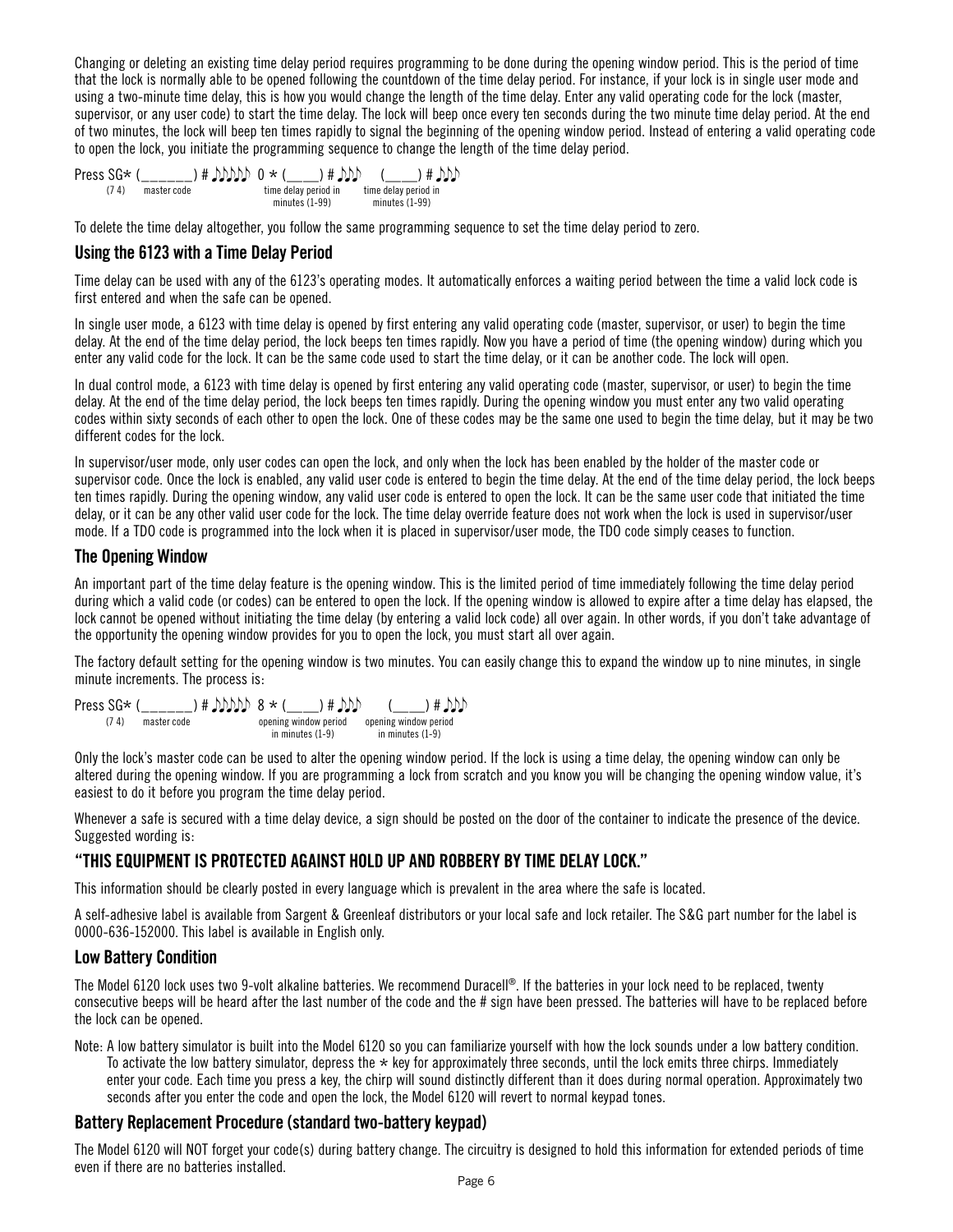# **6123 Quick Reference**

Set the Management Reset Code (before the Master Code is changed for the first time):

Press  $\star \star \#$  (123456) # (\_\_<u>\_\_\_\_\_\_\_\_</u>) # (\_\_\_\_\_\_\_\_\_\_\_) #  $\sum$ factory master code

Use the Management Reset Code

Press  $*$  6 # ( $\_\text{MRC}}$ ) #(lock beeps once for each time the MRC has been used) Note: clears all codes except the Time Delay Override Code

Disabling Time Delay Override Capability (before the Master Code is changed for the first time):

Press 8 3  $*$  (123456) #1 # 1 #  $\mathcal{D}$ factory master code

Set a Time Delay Override Mode (before the Master Code is changed for the first time):

For dual control TDO, press 4  $6 \times (123456) \# 1 \# 1 \#$ For single control TDO, press 4 6  $\star$  (123456) # 2 # 2 #  $\mathcal{D}\mathcal{D}$ factory master code factory master code

Set or Change the Time Delay Override Code:

Press 7 4  $\star$  ( $\frac{\text{master code}}{\text{#}}$ )  $\text{Prob}$  9  $\star$  ( $\frac{\text{TO code}}{\text{*}}$ )  $\text{H}$   $\text{MD}$  ( $\frac{\text{TO Code}}{\text{*}}$ )  $\text{H}$   $\text{DD}$ 

Note: must be set or changed in the "opening window" if the time delay length is more than zero

Set or Change the Time Delay Length:

Press 7 4  $\star$  ( <u>master code</u> ) #  $DDDD$  0  $\star$  (delay length) #  $DDD$  (delay length) #  $DD$ 

Note: must be set or changed in the "opening window" if the time delay length is more than zero

Set or Change the Opening Window Length:

Press 7 4  $\star$  ( $\frac{\text{master code}}{\text{# }}$   $\text{MDD}$  8  $\star$  (window length)  $\text{# }$   $\text{MD}$  (window length)  $\text{# }$   $\text{MD}$ 

Note: must be set or changed in the "opening window" if the time delay length is more than zero

Change the Master Code:

Press 7 4  $\star$  (master code) #  $MDDD 1$   $\star$  (  $\_\_code)$  #  $DD($   $\_\_code)$  #  $DD$ new master new master<br>code  $+ \Delta N$ 

Note: to delete a code, simply do not enter a new code number—just push the # key

Set, Change, Delete Supervisor and User Codes:

Press 7 4 
$$
\star
$$
 (supervisor code) #  $\text{MDD}(-) \star (-\text{new code}) \# \text{DD}(-\text{new code}) \# \text{DD}$  (new code) #  $\text{DD}$  enter 2 for Supervisor Code

Note: to delete a code, simply do not enter a new code number—just push the # key

User Changes His Own Code:

Press 3 3  $\star$  ( <u>user code</u> ) #  $MDD$  (new user code) #  $DD$  (new user code) #  $DD$ ) Note: users cannot delete their own codes current

enter 3 through 7 for User Codes

| Setting the Access Mode:                                                                                                                             |                                                                                                                                                            |
|------------------------------------------------------------------------------------------------------------------------------------------------------|------------------------------------------------------------------------------------------------------------------------------------------------------------|
| For single control mode, press 3 2 $\star$ (master code) # $MDD$ 0 $\sharp$ $MDD$ 0 $\sharp$ $MD$                                                    |                                                                                                                                                            |
| For dual control mode, press $3 \ 2 \times (\text{master code}) \# \text{ JMDD} \ 1 \# \text{ JMD} \ 1 \# \text{ JMD}$                               |                                                                                                                                                            |
| For supervisor/subordinate mode, press 3 2 $\star$ ( $\frac{mastercode}{dt}$ ) # $\frac{1}{2}$ ) $\frac{1}{2}$ 2 # $\frac{1}{2}$ ) 2 # $\frac{1}{2}$ | Notes: Time delay override does not work in Supervisor/Subordinate mode<br>Supervisor code must be set before changing to Supervisor/<br>Subordinate mode. |

Notes: • The Supervisor code cannot set, change, or delete any codes in Dual Control mode.

• Time Delay Override (TDO) is not available in Supervisor/Subordinate mode.